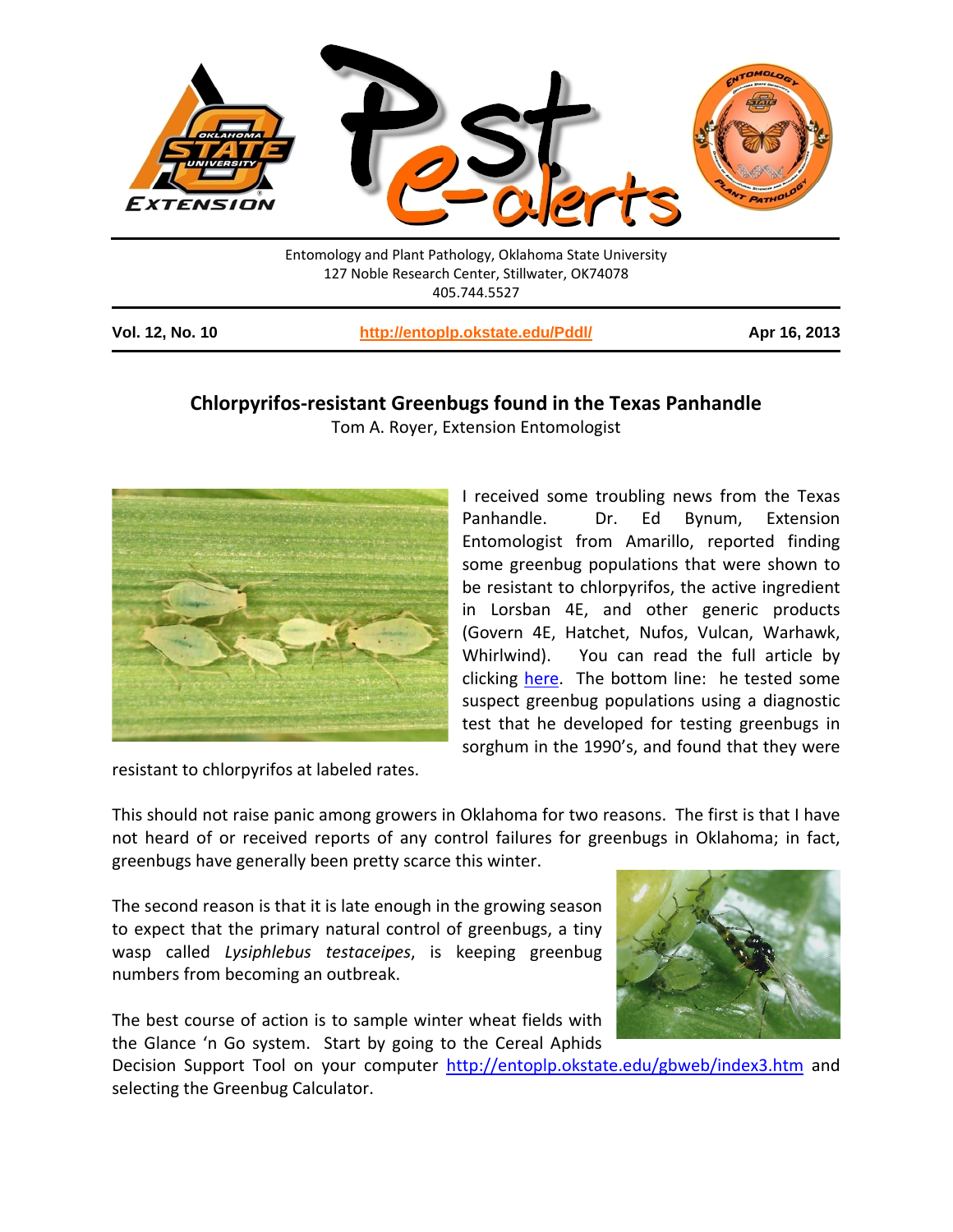

By answering a few simple questions, you can determine an economic threshold for controlling greenbugs. This threshold is based on the estimated cost of treating the field and the estimated price of wheat. Once a threshold is calculated, you can print a Glance 'n Go scouting form, take it to a field and record your sampling results. The form will help you to decide if the field needs to be treatment for greenbugs. There are several things that make Glance 'n Go a good way to make such a decision. You only have to "Glance" at a tiller to see if it has greenbugs (no counting greenbug numbers). You can make a decision to treat "on the Go" because you stop sampling once a decision is reached (no set number of samples). Finally, you can account for the activity of the greenbug's most important natural enemy, *Lysiphlebus testaceipes*.